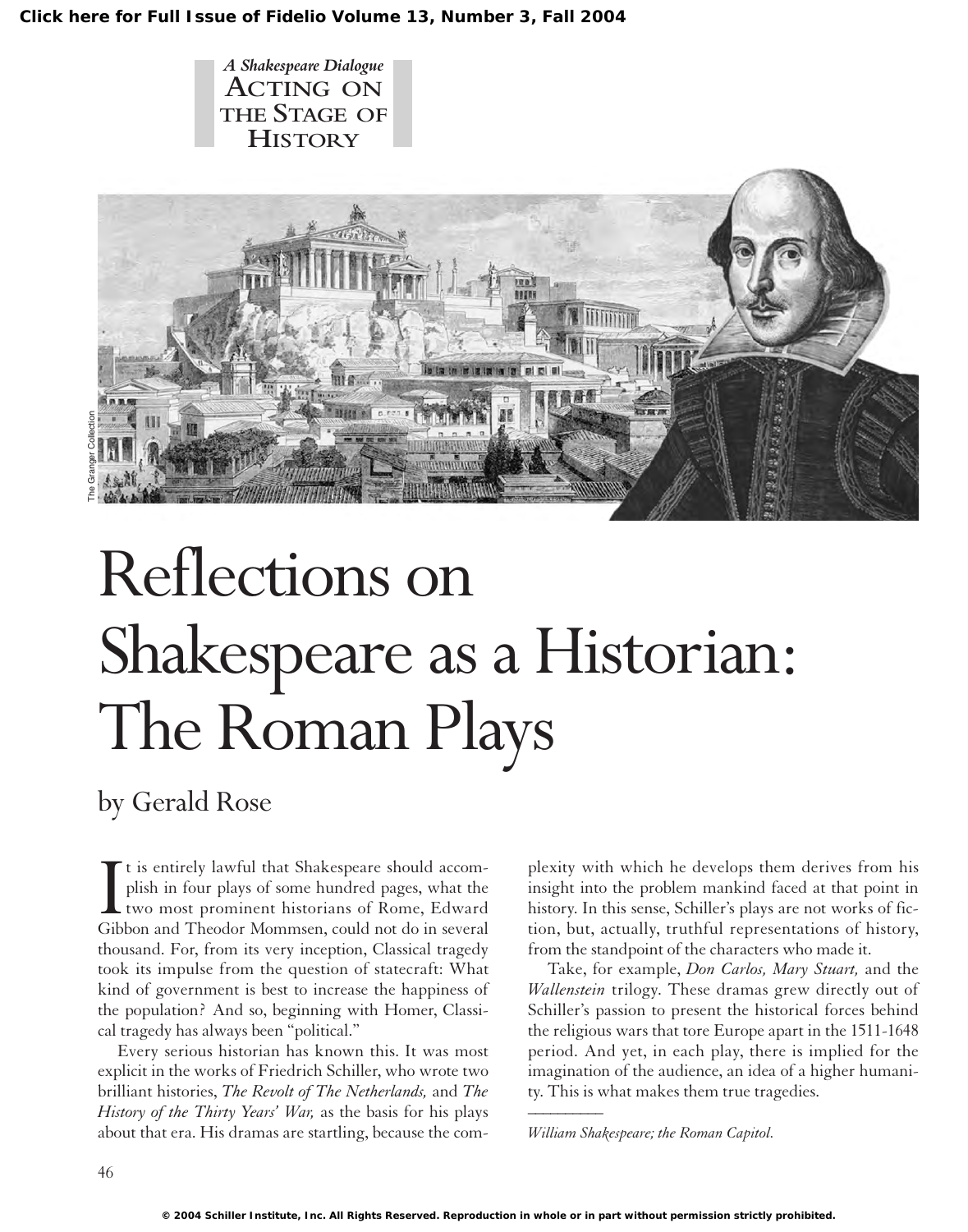While this has been clearly established for Schiller, as he was explicit concerning his compositional method, the question of Shakespeare as an historian is less obvious, although nonetheless clear also. One need only look at Shakespeare's first plays, on the English kings and the developments that led to the overthrow of Richard III's Plantagenet dynasty, and the initiation of the Tudor Renaissance under Henry VII. In this, Shakespeare identified his relationship to Sir Thomas More, whose own *History of Richard III* was the source of Shakespeare's understanding of how these developments came to shape England.

This is no different from Homer, Aeschylus, Sophocles, or Plato, who were Shakespeare's direct predecessors. Classical drama has always focussed on creating a common history and language of a people, as the basis for a national entity. It has also always focussed on the need to lift the population out of disaster. These are the fundamental questions of statecraft.

For Homer, how the Trojan War led Greek civilization into a dark age, and brought disaster to the very king who launched it, was the focus of his composing both *The Iliad* and *The Odyssey.* This subject was, in turn, reintroduced by Aeschylus in his Oresteia Trilogy, recasting the events of King Agamemnon's return from Troy, and how the cycle of revenge that followed in the wake of his murder would be resolved. In Plato, a very different type of drama is introduced, whose subject, Socrates, is sublime.

*Jacques Necker.*

being performed in Eighteenth-century England.

It was only under the influence of the revival of Classical culture in Germany by Gotthold Lessing and Moses Mendelssohn, that the true Shakespeare could again be performed, albeit this time in German. It was Shakespeare who inspired Schiller to reintroduce Classical drama into the cultural life of Europe.

It is with this in mind, that we should look at how it is, that Shakespeare was a greater historian of Rome than the authors of the most famous academic histories. And, of course, Rome is a not-unimportant issue today, since at this moment, the question of an "American Empire" has reared its ugly head. Shakespeare's unique insight into Rome, provides us with the actual basis to understand what a real policy concerning the idea of an "American Empire" ought to be.

#### History as Ideology

First, take Gibbon and Mommsen. Gibbon, in his monumental *Decline and Fall of the Roman Empire,*<sup>1</sup> writes a treatise of some 1,500 pages, beginning with Augustus Caesar and going up to the 1453 fall of Constantinople. Two things hit you about this work: First, that it is written explicitly to teach the lessons of the Roman Empire's strengths and weaknesses, to train the then-current British imperial leaders to avoid the mistakes made by the Romans. It is not some academic work. Gibbon worked for Lord Shelburne at the

But, such a sublime figure had already been introduced by Aeschylus in his trilogy on Prometheus.

It is the height of illiteracy to think that Shakespeare had any taint of the modernist idea of "art for art's sake." This type of insanity was spread, in the postwar period, by the mouthpieces of the literally fascist Congress for Cultural Freedom. In an earlier period, the domination of literary criticism by Romantics like Coleridge, placed Shakespeare's works outside time and place, to produce an "artsy-fartsy" view of them. This itself followed the pervasive attacks by John Dryden *et al.,* which had resulted in Shakespeare's plays no longer

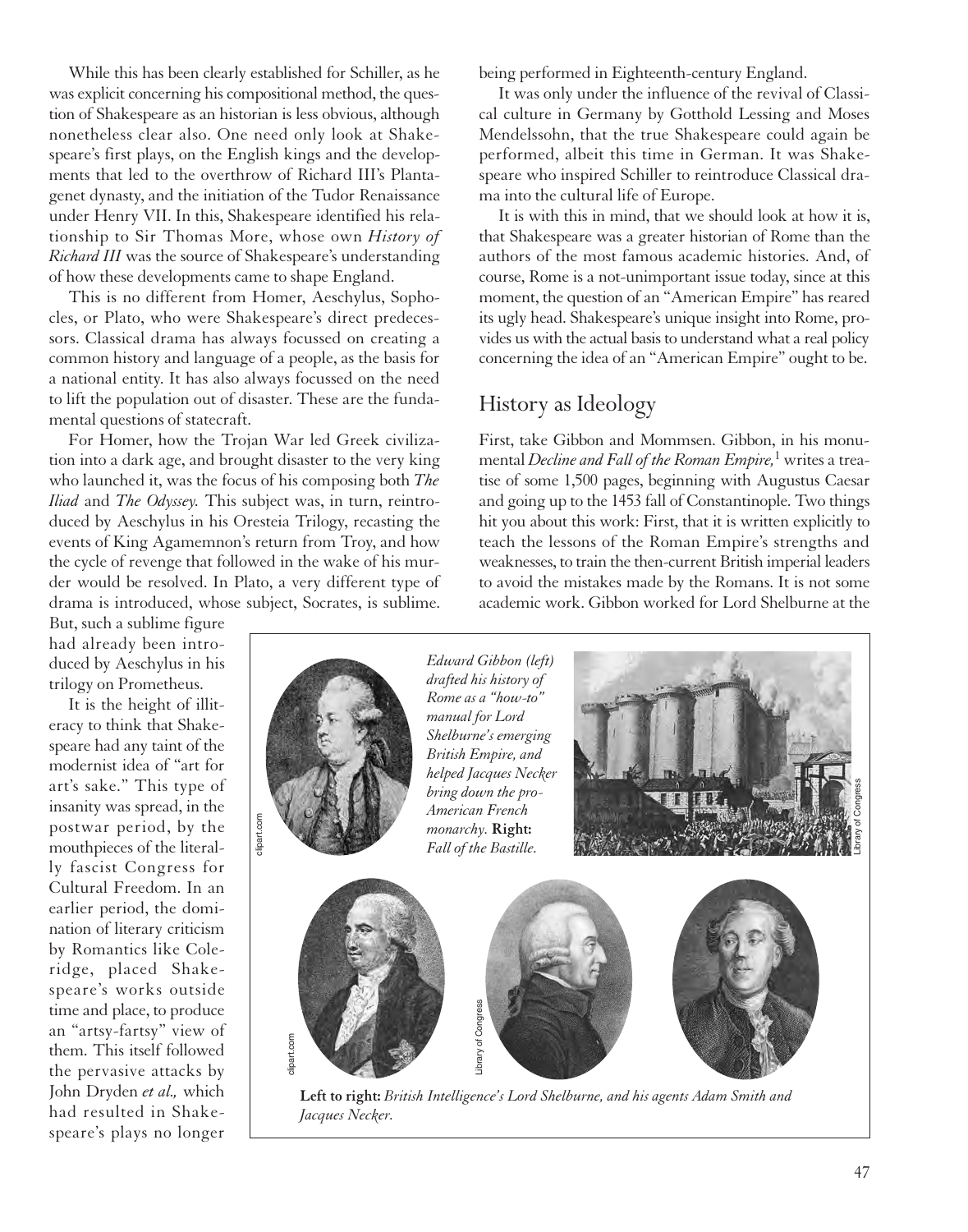moment of the emergence of the British Empire under the direction of the British East India Company, and was part of the salon with Jacques Necker which, together with Shelburne, created the inside/outside operation in France that brought down the pro-American French monarchy. He was one of the many lovers of Necker's daughter, Madame de Stael. It is clear that the intention of writing the *Decline and Fall* was to learn the lessons of Rome, so that the British Empire would last longer than Rome did.

From the book's very first three chapters, Gibbon asserts that, from the time of Augustus Caesar to that of the Antonines, a period of about 160 years, Rome was stable and exerted a humanizing influence over the known world by its moderate running of the Empire. He even develops the argument of Adam Smith, another Shelburne protégé, that the very luxury of the Roman oligarchy stimulated the trades and agriculture. According to Gibbon, even slavery during these 160 years was ameliorated by the possibility of becoming freemen, and by the fact that the courts, not the slave owners, regulated punishment of the slaves. He makes the argument that since Rome was not in an expansion phase, the supply of slaves was dwindling, and the slaves had to be treated better than before, because they couldn't be readily replaced. The fact that this is almost completely untrue relative to what was really hap-

pening in Rome, doesn't seem to faze Gibbon. It is astonishing that he bypasses the Emperors Tiberius, Caligula, and Nero, in the course of making his argument about the peaceful reign between Augustus and the Antonines. An odd omission, seemingly inconceivable; but since the book is actually about the lessons to be taken from the fall of Rome as they apply to Britain, the underlying truth can not be allowed to emerge, which is *that empires always fail.*

Second, Gibbon focusses on the assertion that Christianity was responsible for bringing down the Empire. It is not to be doubted that this was not a mistake on his part. Remember, this was the Enlightenment, and the very idea of truth was anathema to Gibbon. Sketched simply, his thesis was that Rome was weakened by the Christian questioning of Roman authority. Not just the questioning, but the evangelizing of the truth by the early Christians, made them profoundly revolutionary toward the Roman pantheon. And, in fact, since Gibbon was competent on one level, he had hit upon a certain truth, writing the *Decline and Fall* as

a direct refutation of St. Augustine's *City of God.* Augustine's *City of God,* in fact, is the only extant, fully truthful insight into the disaster that was Rome. Gibbon's point on this is, that as Christianity more and more dominated Rome, intolerance followed in its wake. Not only did intolerance follow, but the idea of a military culture was undermined as the dominant cultural matrix.

At the same time, however, Gibbon also points out that as Rome went beyond citizen-soldiers as the foundation of the military, the Praetorian Guard increasingly became the dominant political force in Rome. He develops how Augustus allowed the military for the first time to be a base of support against both the Roman Senate and the *populus.* After the death of Augustus and the insanity of Tiberius, Caligula, and Nero, the Praetorian Guard realized that they could wield power in Rome. They literally began to choose emperors and dispose of them at will. At one point, the absurd situation was reached wherein, within a several-day period, two emperors were proclaimed solely on the basis of what they could promise the Praetorians.

Yet, Gibbon focussed solely on the role of Christianity in the fall of Rome. Christianity, he said, introduced intolerance into the Empire, and the ability of the Empire to rule over many cultures and gods was ruined by the Christians' evangelical zeal. In fact, Gibbon's argument



*Gibbon's history ignored the murderous Emperor Tiberius (left) and psychotics Caligula (center) and Nero (right).* **Below:** *Nero fiddles while Rome burns.*

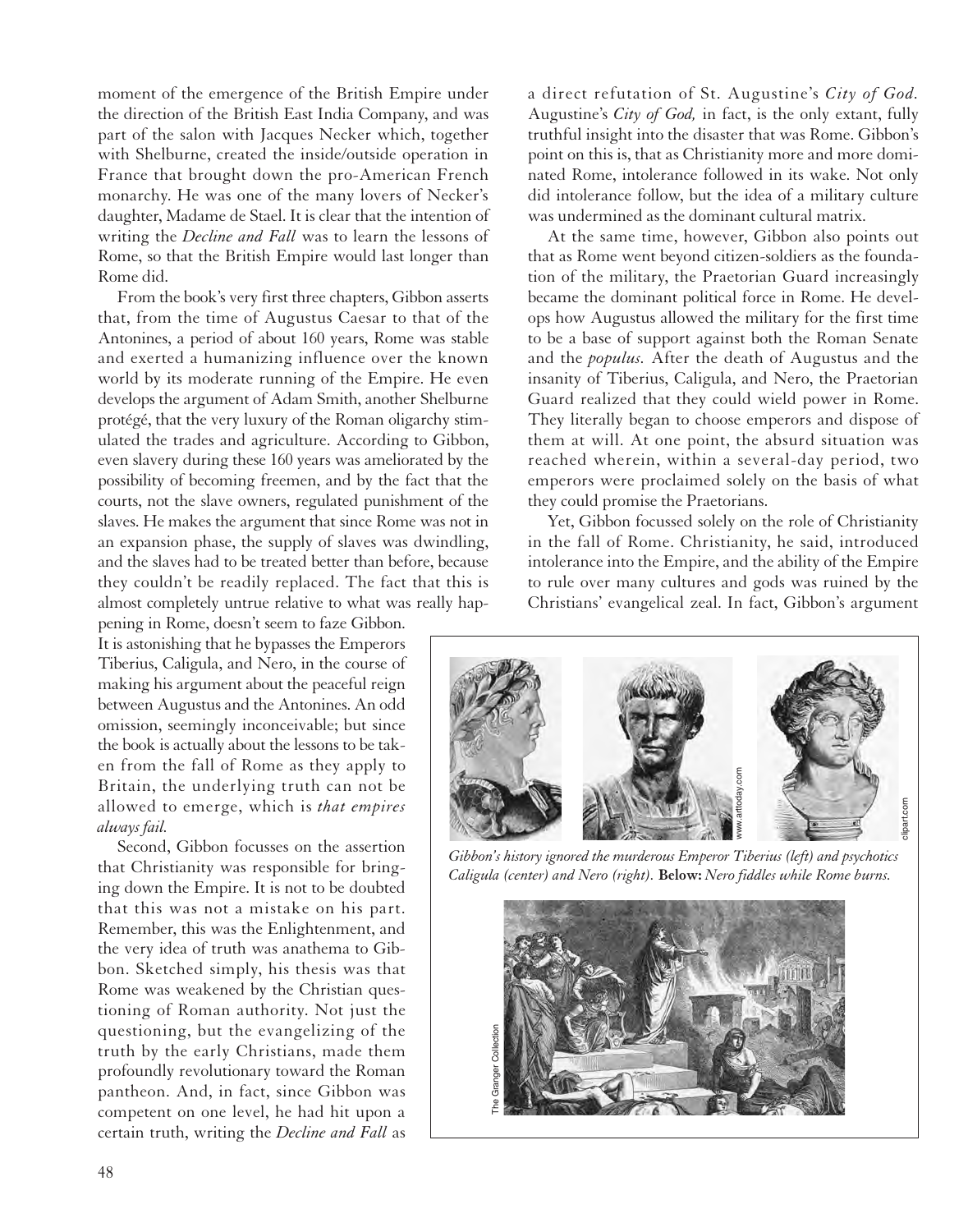

*as a result of its degenerate, oligarchical culture.* **Above:** *Gladiatorial combat.* **Top:** *Christians thrown to the lions.*

means that only an Enlightenment culture can run an Empire. This is not an academic observation: It was Gibbon's assignment from Shelburne, to define the cultural axioms required for the long-term success of a British Empire. Is it otherwise conceivable that you could write a history of the "decline and fall of the Roman Empire," and leave out the fact that right after the Emperor Augustus, you had in rapid succession Tiberius, Caligula, and finally Nero?

The culture of an Empire is self-destructive and conducive to creating madmen. But, if you want to ignore the fact that empires always destroy themselves by their very nature, then, leaving that aside, you can ask, "How are we going to run the place?" And Gibbon says, it's only through a return to the Roman pantheonic religion that Britain can run a world empire. Questions of truth and natural law have to be ruled out. Empiricism and romanticism are the only way to dominate. In fact, the *Decline and Fall* is a paean to the Enlightenment as the axiomatic basis for British, or what is called "Liberal," imperialism. That is Gibbon's lesson to be learned. So, the work is a piece of ideology, and to that extent it is not interested in the reality of Rome.

#### Mommsen's Caesar

Mommsen's *History of Rome*<sup>2</sup> is a work of ideology also. Admittedly, Mommsen writes with force and imagination, but his conclusion is so faulty, it is somewhat startling. He proceeds very systematically through Roman history, from its beginnings to the fall of Julius Caesar. It is a four-volume work, and what is very accessible in it, is the cogent analysis of the problems under the Roman Republic: the relationship between the oligarchy, represented by the Roman Senate, and the unbelievable extent and condition of the slave population, and how this slave system degraded into a rabble the semi-independent farmers who had been the bulwark of Roman society at its inception. The process of the creation of the *Vox Populi* is crucial to understanding the fundamental conflict in Roman society, and Mommsen is very clear in making sense of this development.

Yet, his visceral reaction to the ascendancy of the Roman Senate as the voice of the oligarchical families, led Mommsen to the conclusion that Caesar was the hope of Rome. In this, his violent attack on Cicero led him to defend the tribune Clodius, who plotted the overthrow of the Senate in the Catiline Conspiracy. Clodius was an almost complete degenerate, but Mommsen was willing to overlook this, out of his hatred for the Senate for

being ineffective. So, although he condemned Rome for its slavery—and in this he was both forceful and correct—he saw in Caesar a precursor to the rise of the Holy Roman Empire under a strong ruler who could stand above the oligarchy.

Mommsen's praise of Caesar was so immoderate, that he was known throughout Europe as an exponent of the Prussian model of empire for how Germany should be ruled. He was, in fact, an extreme Hegelian, who thought that history culminated in the strong man, as Hegel had defended Napoleon. Like Hegel, he was a monarchist. Since he wrote in the 1850-1870 period, long after the American Revolution, there was no excuse for his lack of historical prescience in understanding the fundamental political issues of his age. It is not surprising that he was the major opponent of Friedrich List, the foremost American System proponent in Germany; like Karl Marx, Mommsen favored a free-trade system. (It is telling that Mommsen was never able to write the concluding volume on Rome under the Empire—which would have required him to confront the reality of Hegel's "end of history" thesis—although he lectured on it.)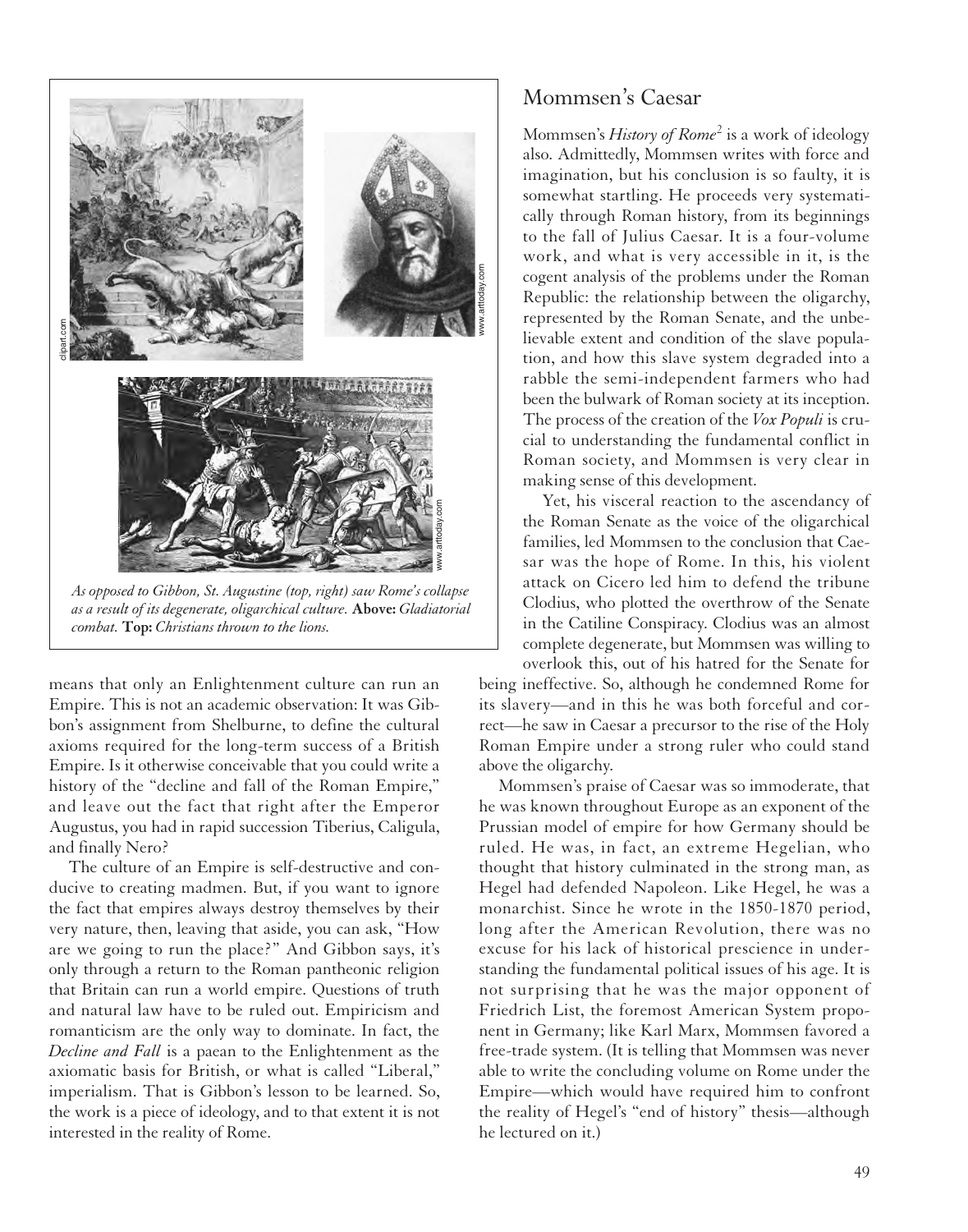Mommsen was famous for his commitment to the ascendancy of the Hohenzollern monarchy as the power that would unify Germany by force of arms. Thus, the thesis of his *History of Rome* is, that Rome was proof of the dictum dictating "the suppression of nations less capable of, or less advanced in, culture, by nations of a higher standard." He makes the case that Rome was fundamentally Thrasymachan. Might doesn't only make right, might *is* right. The surface of history is the only judge, and history is always moving upward to necessity. It is Hegel's defense of the Beast-Man: the "objective" trajectory of history, which



*German historian Theodor Mommsen (right) was a Hegelian monarchist who worshipped Julius Caesar as a strong-man, just as Hegel (above, left) had revered the Beast-Man Napoleon Bonaparte (left). Like Hegel disciple Karl Marx (above), Mommsen opposed the leading American System economist, Friedrich List (right).* 





rules over man, and over which man has no control. It is the Nineteenth-century Romanticism that gave us Adolf Hitler, and today's Dick Cheney.

It is somewhat lurid how such a gifted person as Mommsen could be so overwhelmed by a formal Hegelian system. It is reminiscent of another young Hegelian, Ludwig Feuerbach. In Lyndon LaRouche's 1973 essay, "The Case of Ludwig Feuerbach,"3 the point is made that Feuerbach, in his most famous work, *The Essence of Christianity,* argues quite brilliantly that there is something in the nature of being human that is captured in the Christian religion. Yet, as he goes on, Feuerbach is taken over by a severe neurosis (ideology), arguing that the true Trinity is the Father, the Son, and, not the Holy Spirit, but the Virgin Mary. Besides being a strict violation of doctrine which loses the Platonist philosophical content implicit in the theological concept, it becomes lurid in its praise of the pagan Gaia principle. Feuerbach's work served as a transition point from Hegelian "idealism" to the flip-sided "materialism" of Britisheconomist Karl Marx.

So, in reading Mommsen, you see at times he is brilliant and bold, but as he comes to his conclusion, he is taken over by an obsessive belief in a system, and not the reality of what Rome became. His history, like Gibbon's, is very lively and pointed, but it is just plain wrong.

### A Thousand-Year Dark Age

As demographic studies prepared under the direction of Lyndon LaRouche show, Rome brought on an almost thousand-year dark age, which ended with a collapse of population of the Mediterranean region from 47 million to about 29 million, a collapse of approximately 40 percent. It left Europe with a feudal system that led to another dark age collapse and depopulation of Europe in the Black Death.

Rome embarked on the course of empire in the wake of its defeat of Carthage in the Punic Wars. Up to that point, Rome was the dominant military power on the Italian peninsula. In the course of the Punic Wars, as the Roman historian Polybius points out, Rome became the dominant naval power in the Mediterranean. After its defeat of Carthage, Rome went on to defeat Greece and Macedonia. It subdued all the Carthaginian states and satrapies in North Africa and Spain, and the Celtic tribes in what is now France. So, on both sides of the Mediterranean, Rome dominated Western civilization, including later the eastern regions of Egypt, Asia Minor, and so forth. Rome became a military culture, and Polybius, writing on its constitution, extols it as a Spartan state:

It is clear that we should regard as the *best* constitution one which includes elements of all three species; this has been proved not only in theory but in practice by Lycurgus, who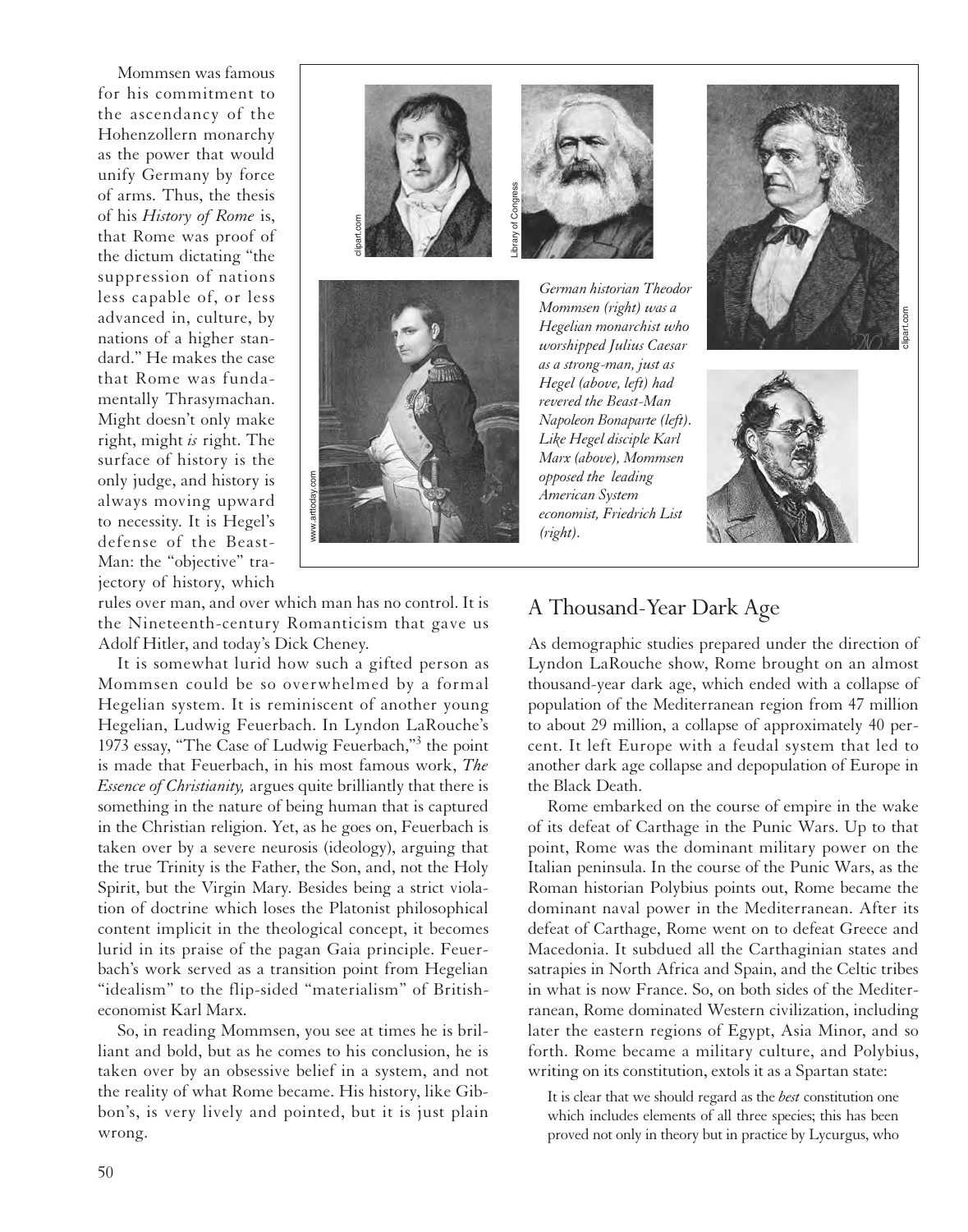was the first to construct a constitution, that of Sparta, on this principle. . . .

Now Lycurgus through his powers of reasoning could foresee the direction to which events naturally move and the factors which cause them to do so, and thus constructed his constitution without having to learn the lessons which misfortune teaches. The Romans, on the other hand, although they have arrived at the same result as regards their form of government, did not do so by means of abstract reasoning, but rather through the lessons learned from many struggles and difficulties; and finally, by always choosing the better course in the light of experience acquired from disasters, they have reached the same goal as Lycurgus; that is, the best of all existing constitutions.<sup>4</sup>

As the LaRouche studies of Rome under the direction of Ken Kronberg demonstrate,<sup>5</sup> the relative potential population-density of the Mediterranean fell from the high-point of Classical Greece, the most populous region in 400 B.C., with 23 persons per square kilometer, to 11 persons per square kilometer in Italy a thousand years later. It was the looting of this region, and the destruction of the productive capacities of Rome itself under a military system based on primitive accumulation, which led Rome to increasingly more looting and degeneracy. Since all empires are based on looting satrapies and client states, they have all ended in disaster. As Lyndon LaRouche has repeatedly pointed out, the true measure

of a society is its continuing ability to increase the relative potential population-density of the planet, an ability that derives from the introduction of scientific and technological innovations into the process of social reproduction. A society that does this, is in accord with natural law. A society that violates this principle, like Rome, whose slave society brought a halt to scientific progress for almost a millennium, is a society that will inevitably fail.

So, why would the two men who achieved the greatest renown as historians of Rome in modern times, and who laid the basis for all subsequent studies, be so blind? Both held up the study of Rome, because it lasted so long and dominated the known world. Both argued that Rome was a model of government because of this. William Shakespeare proved the opposite.

#### Historical Specificity and Prescience

Why was Shakespeare, with only limited resources and time, able to produce the most valid history of Rome to date? Of course, it is true that St. Augustine's *City of God* contains a profound insight into Rome and why it failed, but such a long work lacks the dramatic force and historical specificity of Shakespeare's plays. In fact, it could be argued that, in some sense, Shakespeare was informed by St. Augustine, since Sir Thomas More, who was Shakespeare's inspiration, did lecture on the *City of God,* and I

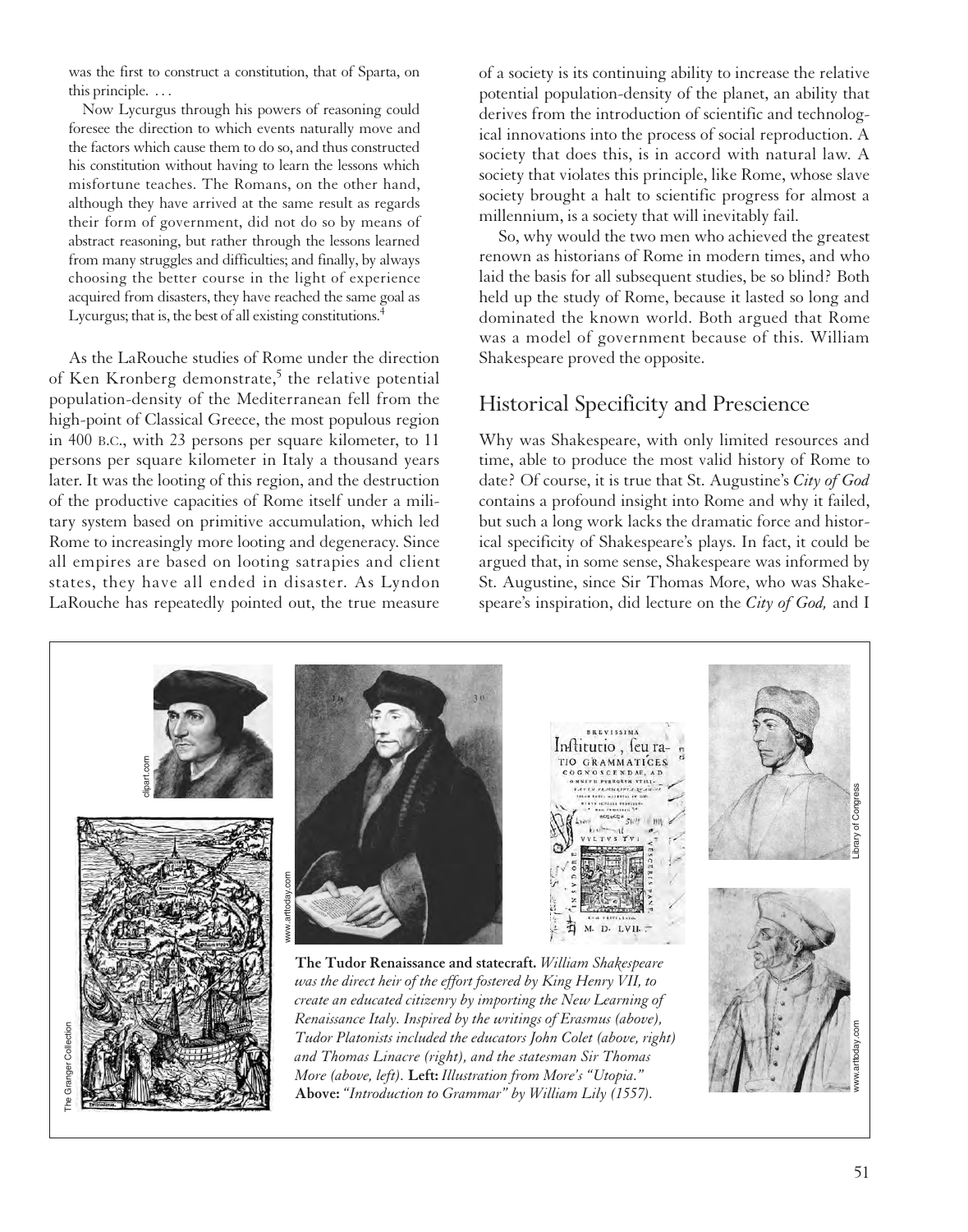do believe that is directly relevant to Shakespeare's understanding of Rome; although, as a factual hypothesis, this does not need to be proven.

Shakespeare, from the very beginning with his *Richard III,* taken directly from More's history of the same name, identifies the political problem he was facing. England was being ripped apart by religious conflict, as was all of Europe from 1511 to the 1648 Treaty of Westphalia. This warfare led to the beheading of More, the greatest figure of England's Tudor Renaissance. The issue for Shakespeare was, to identify for the king and the nobility those issues of statecraft which would lead to the consolidation of a commonwealth, as the solution to the tragedy of interminable civil strife.

This was not only More's direction in his *Utopia,* but it was the intention of his friend and mentor Erasmus's effort in his writing *The Education of a Christian Prince.* In the victory of Henry VII (Tudor) over Richard III, and the consolidation of peace after the Wars of the Roses, England had a great impulse-tendency toward development in the arts and sciences. These developments sprang directly from the ideas of statecraft of France's Louis XI, in whose court Henry Tudor was raised, and the Italian Renaissance, with the reading of Plato in the original Greek by the English educators Colet, Grocyn, and Linacre, who studied their Greek in Italy's Platonic Academy of Ficino. Thomas More, and later Shakespeare, were steeped in that culture and idea of man.<sup>6</sup>

ed of treason. On the other side, Lord Burleigh used this fear to capture Elizabeth's support for the murder of Mary. This was the political and social reality in which Shakespeare wrote his plays. He stood almost alone in this era, concentrating on developing the monarchy and nobility to shape the terms of the real issues facing them, as opposed to the false, insoluble quagmire they found themselves in. He focussed on the question of how to create a commonwealth, based on the *Augustinian* idea of the "city of God" on Earth. So, like Gibbon and Mommsen, Shakespeare had an immediate political purpose; but his purpose was the establishment of a republic, whereas theirs was empire.

It is in this light that Shakespeare wrote three plays on Roman history in rapid succession. His choice was by no means arbitrary. It is well known that any artist picks his subject at a critical point which captures the whole. As Gotthold Lessing develops in his *Laocoön,* poetry and painting require different types of compactness, different approaches to the "critical point." In painting, you capture, in mid-motion, a single moment, which conveys the whole thought. Poetry uses the same principle of compactness, but it is much more flexible in its capability to convey a succession of ideas. Shakespeare chooses as the critical point, the moment of Caesar's assassination, and the transition to the rule of Octavian (Augustus Caesar), for *Julius Caesar* and *Antony and Cleopatra,* the first two of his Roman plays.

As identified brilliantly by Schiller in his *Mary Stuart,* Queen Elizabeth was surrounded by religious zealots, as was her cousin Mary Queen of Scots. England was being ripped apart by Venice and its manipulation of Europeanwide, Protestant *vs.* Catholic religious insanity. As has been documented elsewhere.<sup>7</sup> Venice ran both sides of the operation, to the benefit of Venetian-controlled finance. A Papal Bull excusing England's Catholics from obeying the laws of Elizabeth led *prime facie* to all Catholics being suspect-





*Both Elizabeth I and her cousin Mary Stuart (above, left) were surrounded by religious zealots, to the benefit of Venetian finance. Lord Burleigh (left) used an anti-Protestant Papal Bull (above) as evidence of Catholic treason.* **Right:**

*Elizabeth signs Mary's death warrant.*

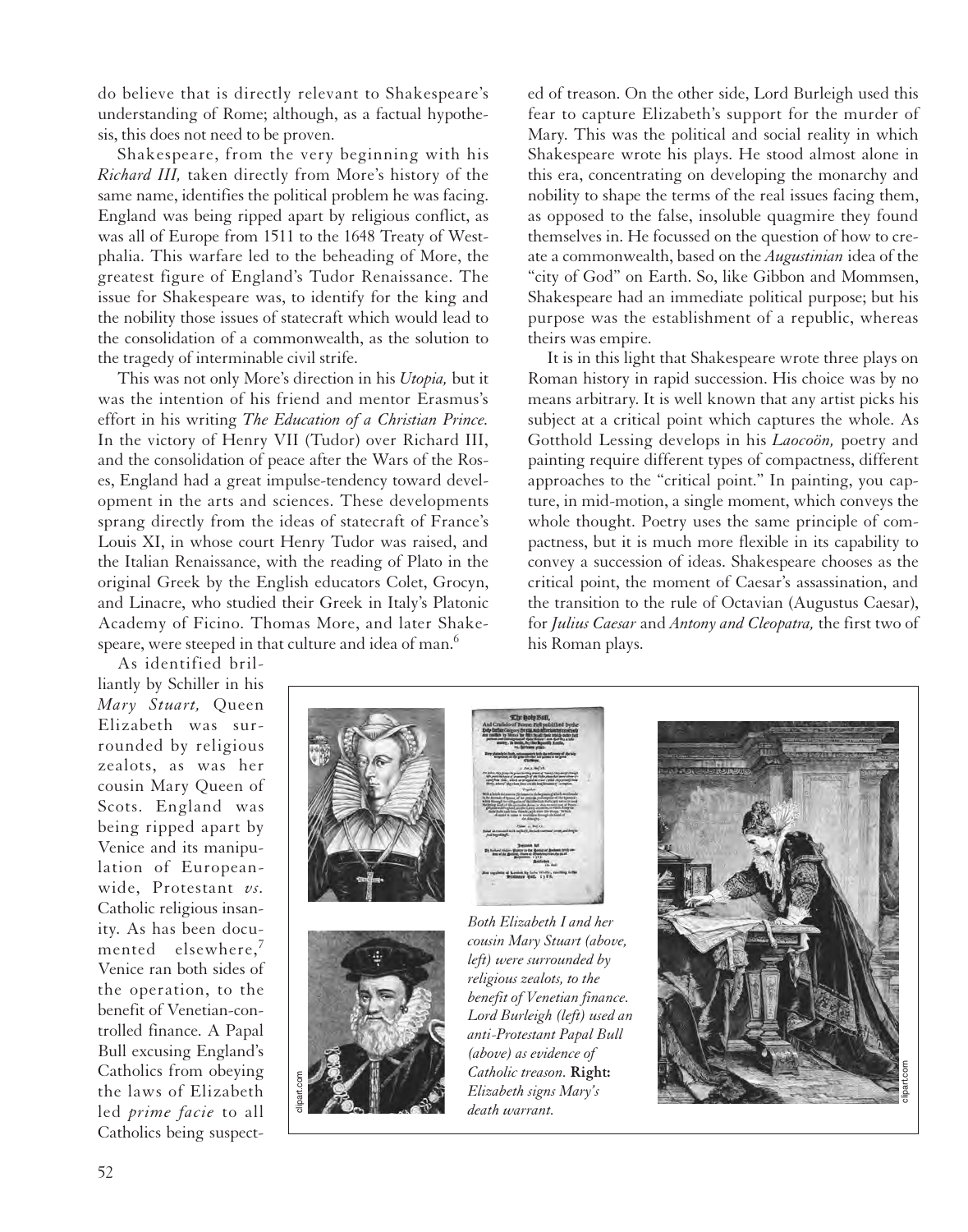This is the moment when Rome was officially transformed from a "republic" into an empire. What this meant technically, was that the Roman Senate, which was made up of the oligarchical families of Rome, was to now become a rubber stamp for the emperor. Julius Caesar had just defeated the Senatorial party led by Pompey, and while he was not yet officially crowned, it was inevitable that this would happen—at which point Caesar would be the only law in Rome. He would be the Pontifex Maximus, ruling over the pantheon of religions. In effect, he would be a god. This transition set the trajectory for more than a thousand years of Roman rule. In the course of *Julius Caesar* and *Antony and Cleopatra,* every protagonist but Octavian, later known as Augustus, the first Roman emperor, is either killed or commits suicide. Which of course did indeed happen in real life, in the events of the day as they unfolded.

Shakespeare chooses this critical moment, the transition from republic to empire, to unfold the issues of political leadership, the interaction of rulers and ruled. What are the requirements of leadership for statecraft, and what are the qualities required of the populace, the citizens, if they are to

be capable of self-government? He is taking up the themes of More's *Utopia* and Erasmus's *Christian Prince.*

Shakespeare sets the first scene of *Julius Caesar* in the Forum, where the true nature of Rome is revealed from the very first moment. Two tribunes emerge in the midst of a crowd of workmen, who are making a holiday of the triumphant return of Caesar to Rome after his defeat of Pompey. The tribunes are clearing the streets of the crowds, reminding them

MURELLUS (TRIBUNE): Wherefore rejoice? What conquest brings he home? What tributaries follow him to Rome

To grace in captive bonds his chariot wheels? You blocks, you stones, you worse than senseless things! O you hard hearts, you cruel men of Rome, Knew you not Pompey? Many a time and oft Have you climbed up to walls and battlements, To towers and windows, yea, to chimney-tops, Your infants in your arms, and there have sat The livelong day, with patient expectation, To see great Pompey pass the streets of Rome: And when you saw his chariot but appear, Have you not made an universal shout, That Tiber trembled underneath her banks To hear the replication of your sounds Made in her concave shores? And do you now put on your best attire? And do you now cull out a holiday?



*of Julius Caesar (top, left), Octavian emerged from the civil war as the first Emperor, Augustus (right).* **Left:** *The Platonist Cicero was among the first victims of Octavian and Mark Antony.*

And do you now strew flowers in his way, That comes in triumph over Pompey's blood? Be gone! Run to your houses, fall upon your knees,

Pray to the gods to intermit the plague That needs must light on this ingratitude.

So the conflict immediately unfolds, in which an adoring populace—the Roman mob—are shown not to know what they do. Just as they cheered for Pompey, so they cheer for the man who destroyed Pompey. Yet, rather than reason with them, the tribunes awe the people with their power.

The next scene introduces Julius Caesar, Mark Antony, Brutus, and Cassius, on their way to celebrating the feast of Lupercal. In the first scene, Shakespeare introduced the problem of the "Vox Populi," the total fickleness and lability of the Roman population fed on "bread and circuses." Now, in the second scene, by way of juxtaposition, he introduces Caesar and the Roman oligarchy. Shakespeare always introduces his themes and variations in a condensed, musical way at the beginning of a play, just as Schiller identifies that the pregnant moment, the seed crystal of the entire drama, must be introduced in the first moments of the action.

So, the first words of Mark Antony are,

ANTONY. Caesar, my lord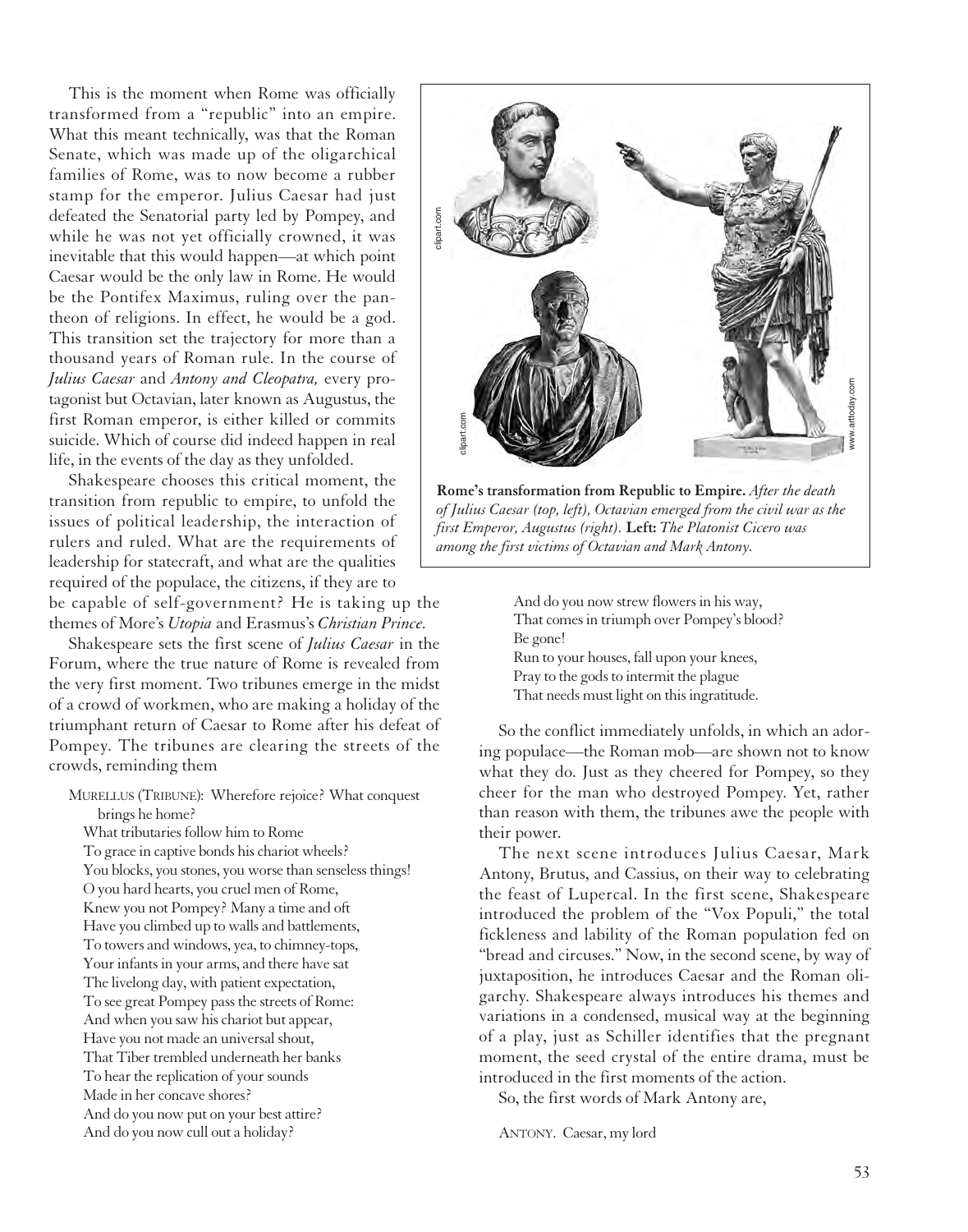

*Scenes from "Julius Caesar." A soothsayer warns Caesar to beware the Ides of March, Act II.*

and further on, his next speech is,

ANTONY. ... When Caesar says, Do this, it is performed.

Next, Caesar is introduced, and he refers to himself throughout in the third person. He says to the soothsayer,

CAESAR. Speak, Caesar is turned to hear.

Brutus is introduced as bringing the soothsayer to Caesar,

BRUTUS. A soothsayer bids you beware the Ides of March,

and finally Cassius says to the soothsayer,

CASSIUS. Fellow, come from the throng; look upon Caesar.

Look at the compactness Shakespeare achieves. Cassius, Brutus, and Casca, all of whom kill Caesar on the Ides of March, are the ones who introduce the soothsayer to Caesar. Meanwhile, Caesar speaks of himself in the third person as if he were a god. Antony acts in total awe of him. Three of the party hate Caesar, and two are already plotting to kill him. Caesar has no idea what is going on, because he believes himself invulnerable. Antony is enamored of Caesar's power; Cassius is envious of it. Only Brutus has a different view, as we shall see.

As Lyndon LaRouche has pointed out, the question of Cicero—the "Greek speaker"—is the point of reflection about the unfolding tragedy.8 What is important, is not that Cicero could have saved Rome, but that the reason he could have saved Rome, is the same reason that the conspirators did not choose him to work with them: as a

Platonist, he believes in truth and appeals to truth, not conspiracy. None of the conspirators understood the real issue being fought out, which is faintly reflected in Cicero's adherence to the Platonic legacy of Classical Greece. Rome was a degenerate culture, with none of the creativity of Greece, and this was well understood by Shakespeare. It is on this counterposition—degenerate Rome to creative Greece—that the question of the real tragedy unfolds.

Shakespeare's play is not a soap opera, in which the failure of one or another individual person is the subject, and reality is reduced to a symbolic morality play, set in no particular time and no particular place. The true essence of Classical tragedy such as Shakespeare's is, that it gets at the heart of why a civilization or nation fails. It must first of all be truthful, but it must also be "prescient," in the sense that the problem of a particular society is embedded in a set of failed axioms shared by everyone living in it. This is what leads to the tragedy.

The reference to Cicero provides the true nature of what happened with Rome. *It was the failure of Greece, that led to the rise of Rome,* and indeed Polybius in his famous discussion of the Punic Wars cited above indicates that the success of Rome was based on their adher-



*Conspirators Brutus and Cassius (foreground) watch as Caesar returns from the Capitol, Act I.*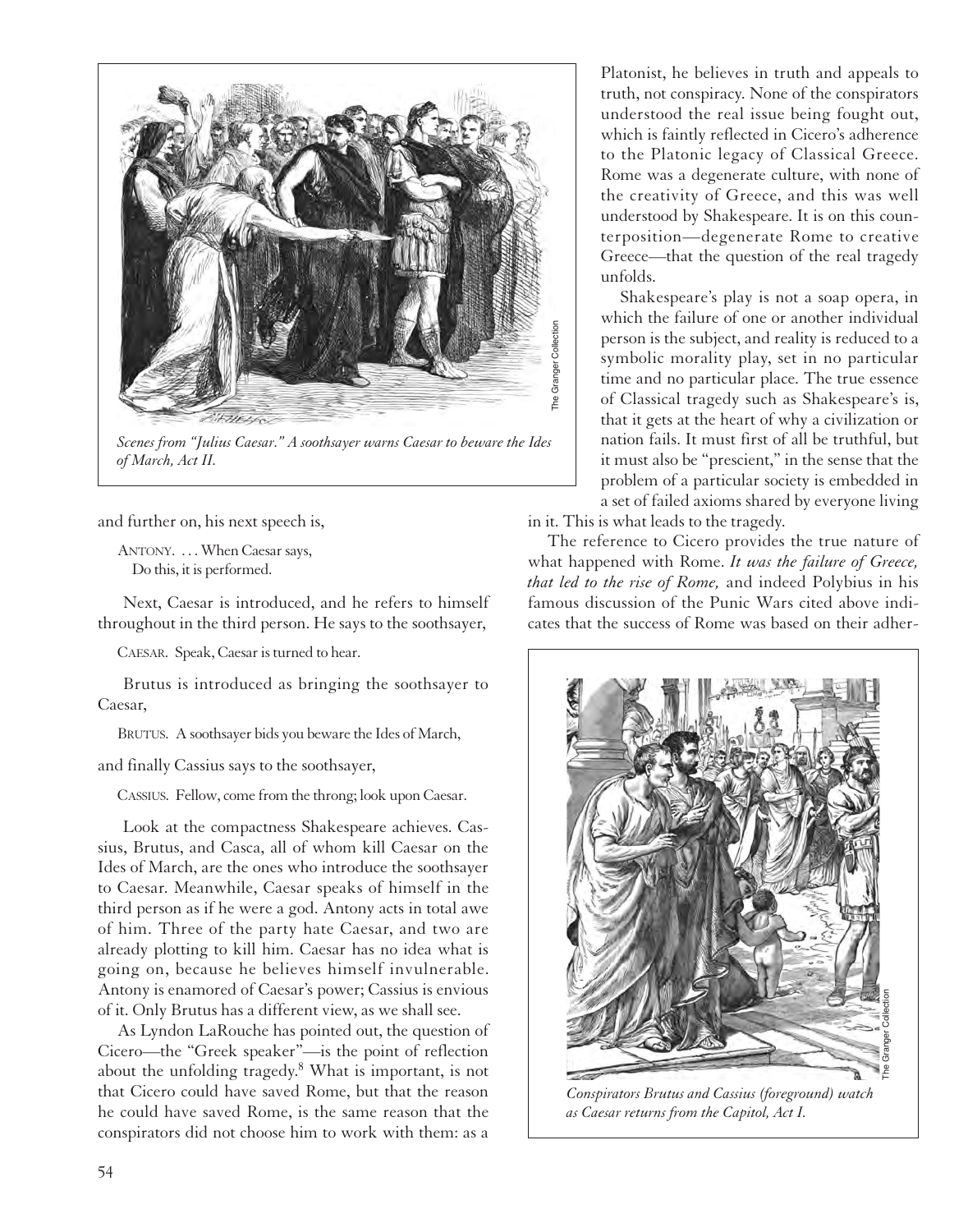ence to the laws of Sparta's Lycurgus, and that that is why they triumphed. Ironically, this is why they failed, not why they succeeded: The ideal of the even best Romans was civic virtue, not the Good. As Schiller points out in his essay on "Solon and Lycurgus," the wise ruler relies upon the development of his people, and uses the state as an aid to that purpose. The Spartan case was the exact opposite. There, the citizen was subordinated to the state and the oligarchical interests. Admittedly, under Lycurgus the oligarchy was disciplined (which they hated), but it was an oligarchical state nonetheless. With the so-called success of Rome after the Punic Wars, the discipline of the oligarchy broke down. They became more and more degenerate, as they looted the populations of the Mediterranean to support their increasingly opulent life-style, and destroyed the independent farmers by resorting to slave labor and loot to buy off the *populus* with "bread and circuses."

Look at the motivations of all the lead characters:

**1.** Cassius's seduction of Brutus to the conspiracy (Act I, Scene 2):

CASSIUS. I know that virtue to be in you, Brutus, As well as I do know your outward favor. Well, honor is the subject of my story.— Icannot tell what you and other men Think of this life; but, for my single self, I had as lief not be as live to be In awe of such a thing as I myself. I was born free as Caesar; so were you: We both have fed as well; and we can both Endure the winter's cold as well as he. For once, upon a raw and gusty day, The troubled Tiber chafing with her shores, Caesar said to me, "Dar'st thou, Cassius, now Leap in with me into this angry flood, And swim to yonder point?"—Upon the word, Accoutred as I was, I plunged in, And bade him follow: so indeed he did. The torrent roar'd; and we did buffet it With lusty sinews, throwing it aside And stemming it with hearts of controversy: But ere we could arrive the point propos'd, Caesar cried, "Help me, Cassius, or I sink!" I, as Aeneas, our great ancestor, Did from the flames of Troy upon his shoulder The old Anchises bear, so from the waves of Tiber Did I the tired Caesar: and this man Is now become a god; and Cassius is A wretched creature, and must bend his body If Caesar carelessly but nod on him. He had a fever when he was in Spain, And, when the fit was on him, I did mark How he did shake: 'tis true, this god did shake: His coward lips did from their color fly;



*Mark Antony's funeral oration for the dead Caesar whips the Roman mob into a murderous frenzy, Act III.*

And that same eye, whose bend doth awe the world, Did lose his lustre: I did hear him groan: Ay, and that tongue of his, that bade the Romans Mark him, and write his speeches in their books, "Alas!" it cried, "Give me some drink, Titinius," As a sick girl. Ye gods, it doth amaze me, A man of such a feeble temper should So get the start of the majestic world, And bear the palm alone. *[Shout: flourish.* BRUTUS. Another general shout! I do believe that these applauses are For some new honours that are heap'd on Caesar. CASSIUS. Why, man, he doth bestride the narrow world Like a Colossus; and we petty men Walk under his huge legs, and peep about To find ourselves dishonourable graves. Men at some time are masters of their fates: The fault, dear Brutus, is not in our stars, But in ourselves, that we are underlings.

**2.** Brutus contemplating the murder of Caesar (Act II, Scene 1):

BRUTUS. It must be by his death: and for my part, I know no personal cause to spurn at him, But for the general. He would be crown'd: How that might change his nature, there's the question: It is the bright day that brings forth the adder; And that craves wary walking. Crown him? —that— And then, I grant, we put a sting in him, That at his will he may do danger with. The abuse of greatness is, when it disjoins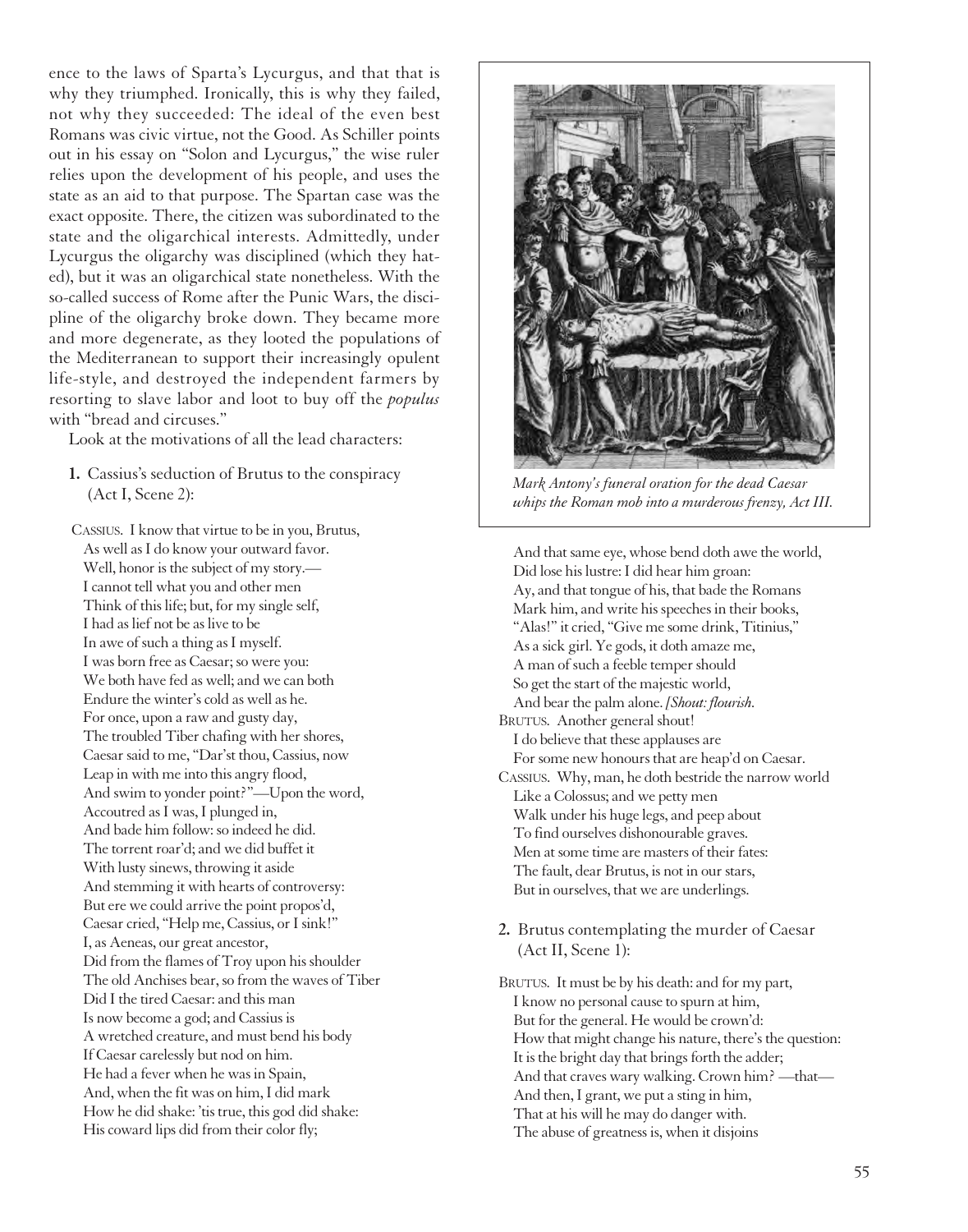Remorse from power: and, to speak truth of Caesar, I have not known when his affections sway'd More than his reason. But 'tis a common proof That lowliness is young ambition's ladder, Whereto the climber-upward turns his face; But when he once attains the utmost round, He then unto the ladder turns his back, Looks in the clouds, scorning the base degrees By which he did ascend. So Caesar may; Then, lest he may, prevent. And, since the quarrel Will bear no color for the thing he is, Fashion it thus; that what he is, augmented, Would run to these and these extremities; And, therefore think him as a serpent's egg, Which, hatch'd, would as his kind grow mischievous; And kill him in his shell.

**3.** Caesar's seduction by Decius Brutus (Act II, Scene 2):

DECIUS: Caesar, all hail! Good-morrow, worthy Caesar: Icome to fetch you to the senate-house. CAESAR. And you are come in very happy time, To bear my greeting to the senators, And tell them that I will not come to-day: Cannot, is false; and that I dare not, falser: I will not come to-day,—tell them so, Decius. CALPURNIA. Say he is sick. CAESAR: Shall Caesar send a lie? Have I in conquest stretch'd mine arm so far, To be afeard to tell graybeards the truth? Decius, go tell them Caesar will not come. DECIUS. Most mighty Caesar, let me know some cause, Lest I be laugh'd at when I tell them so. CAESAR. The cause is in my will,—I will not come; That is enough to satisfy the senate. But for your private satisfaction, Because I love you. I will let you know,— Calpurnia here, my wife, stays me at home: She dreamt to-night she saw my statue, Which, like a fountain with a hundred spouts, Did run pure blood; and many lusty Romans Came smiling and did bathe their hands in it: And these does she apply for warnings and portents, And evils imminent; and on her knee Hath begg'd that I will stay at home to-day. DECIUS. This dream is all amiss interpreted; It was a vision fair and fortunate: Your statue spouting blood in many pipes, In which so many smiling Romans bath'd, Signifies that from you great Rome shall suck Reviving blood; and that great men shall press For tinctures, stains, relics, and cognizance. This by Calpurnia's dream is signified. CAESAR. And this way have you well expounded it. DECIUS. I have, when you have heard what I can say; And know it now,—the senate have concluded

To give this day a crown to mighty Caesar. If you shall send them world you will not come, Their minds may change. Besides, it were a mock, Apt to be render'd, for some one to say, "Break up the senate till another time When Caesar's wife shall meet with better dreams." If Caesar hide himself, shall they not whisper, "Lo, Caesar is afraid?" Pardon me, Caesar; for my dear dear love To your proceeding bids me tell you this; And reason to my love is liable. CAESAR. How foolish do your fears seem now, Calpurnia! I am ashamed I did yield to them.— Give me my robe for I will go ...

**4.** Antony's revenge and consolidation of power (Act IV, Scene 1):

The first act of the empire is the murder of Cicero. The following scene shows the conference at which this murder was concluded. It comes immediately after Mark Antony's famous funeral oration, which culminates in the arbitrary murder of the innocent poet Cinna by the frenzied mob, because he shared a name with one of the conspirators.

ANTONY. These many, then shall die; their names are prick'd. OCTAVIAN. Your brother too must die; consent you, Lepidus? LEPIDUS. I do consent. OCTAVIAN. Prick him down, Antony. LEPIDUS. Upon condition Publius shall not live, Who is your sister's son, Mark Antony. ANTONY. He shall not live; look, with a spot I damn him. But, Lepidus, go you to Caesar's house; Fetch the will hither, and we shall determine How to cut off some charge in legacies. LEPIDUS. What, shall I find you here? OCTAVIAN. Or here or at the Capitol. *[Exit Lepidus.]* ANTONY. This is a slight unmeritable man, Meet to be sent on errands: is it fit, The threefold world divided, he should stand One of the three to share it? OCTAVIAN. So you thought him; And took his voice who should be prick'd to die, In our black sentence and proscription. ANTONY. Octavian, I have seen more days than you: And though we lay these honors on this man, To ease ourselves of diverse slanderous loads, He shall but bear them as the ass bears gold, To groan and sweat under the business, Either led or driven as we point the way; And having brought our treasure where we will, Then take we down his load, and turn him off, Like to the empty ass, to shake his ears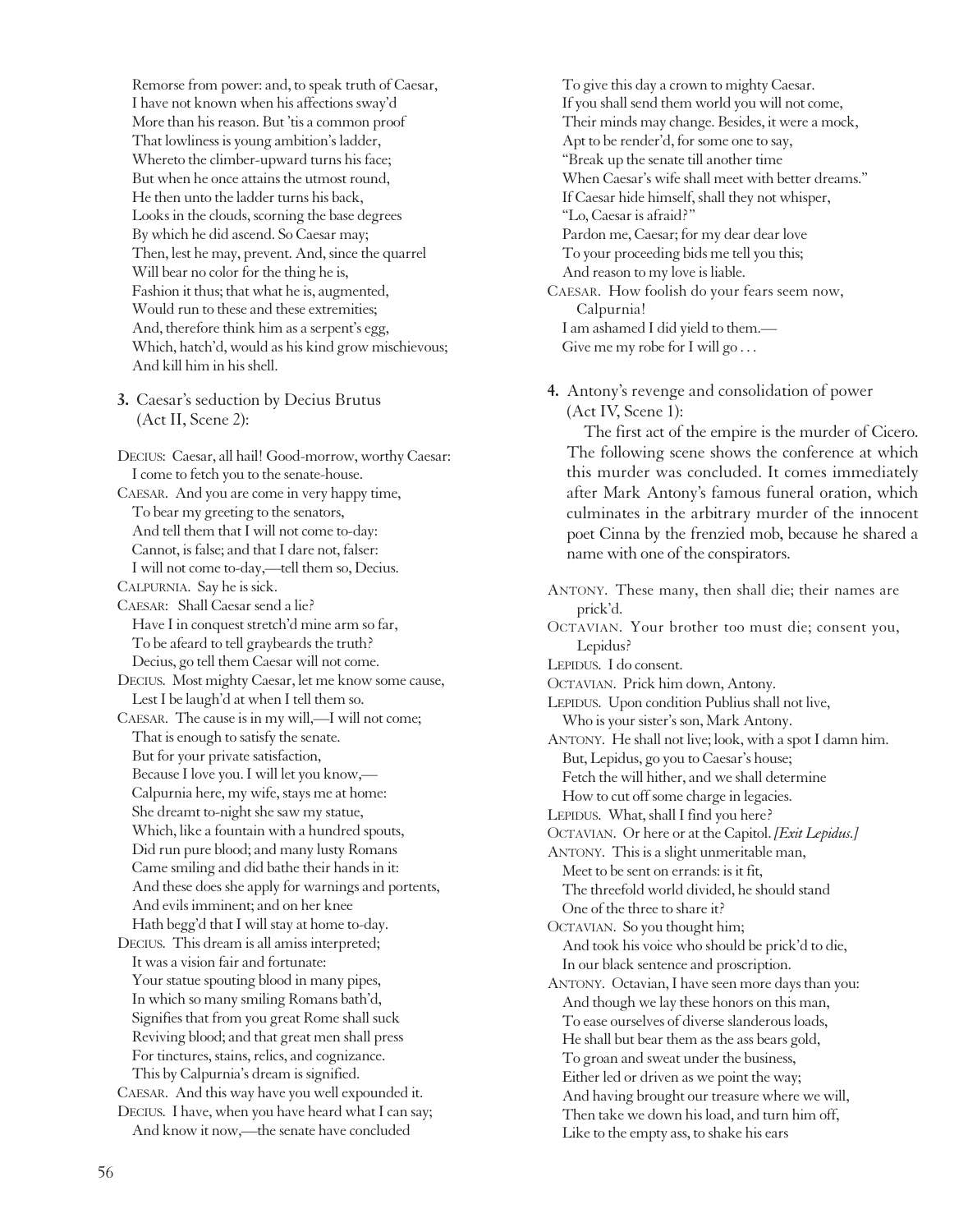

*On the battlefield, allies Mark Antony, Octavian, and Lepidus negotiate the murder of their factional opponents in Rome, Act IV.*

And graze in commons. OCTAVIAN. You may do your will: But he's a tried and valiant soldier. ANTONY. So is my horse, Octavian; and for that I do appoint him store of provender: It is a creature that I teach to fight, To wind, to stop, to run directly on,— His corporal motion govern'd by my spirit. And, in some taste, is Lepidus but so; He must be taught, and train'd, and bid go forth;— A barren-spirited fellow; one that feeds On objects, arts and imitations Which, out of use and stal'd by other men, Begin his fashion: do not talk of him But as a property. And now, Octavian, Listen great things.—Brutus and Cassius Are levying powers: we must straight make head: Therefore let our alliance be combin'd, Our best friends made, our means stretch'd; And let us presently go sit in council, How covert matters may be best disclos'd, And open perils surest answered. OCTAVIAN. Let us do so: for we are at the stake,

And bay'd about with many enemies; And some that smile have in their hearts, I fear, Millions of mischiefs.

While the speakers are in each case eloquent in themselves, the cumulative effect leads to a total disaster for each of the characters, and Rome as a whole. Cassius's speech shows him to be motivated by envy of Caesar. Caesar himself is so vain, he believes himself immortal. Antony is the essence of the demagogue who manipulates the mob, but has only power on his mind; it is he who orders the murder of Cicero. Only Brutus appears different.

What is so extraordinary about Shakespeare is, that this is indeed what each of the characters thought in real life. It is what happened in the transition from the Republic to the Empire, and it was the characteristic that infected all of them, Brutus included. For, Mark Antony, in seeing Brutus dead, says ironically, "There lies Brutus, the noblest Roman of them all." Yet, what kind of society was Brutus protecting? The right of the oligarchy to rule Rome through the Senate. The so-called rule of law: Everything was stolen lawfully. They knew they could not rely upon the people of Rome, as is shown in the opening scene of the play. In fact, the Senate was hated by the people, just as the Senate hated the people. The tragedy was set, and only the Platonist Cicero had even an inkling of what to do, and he was the first

actual sacrifice of the Roman Empire.

#### *Antony and Cleopatra* and *Coriolanus*

Without going through a long excursion: *Antony and Cleopatra* presents the denouement of the civil war launched by the assassination of Julius Caesar, with the consolidation of the Empire by Octavian (Augustus). While the play is clearly about *eros,* passion, and how Mark Antony is destroyed by its power, this is, in fact, what was happening to Rome politically. Shakespeare shows how the consolidation of the Empire leads, first, to the destruction of Pompey's son by treachery; then to the destruction of Lepidus, one of the initial triumvirs along with Octavian and Antony; and finally, to Antony's suicide, brought on by his infantile infatuation with Cleopatra, leaving Cleopatra to commit suicide herself. In the final scene, Octavian stands over the dead Cleopatra, the sole survivor of the revolution called the Roman Empire. This all happened in the actual history. It was one unending tragedy, including the self-slaughter of Cassius, Brutus, Mark Antony, and Cleopatra. After Shakespeare's devastating critique, how could anyone want to copy Rome, as both Gibbon and Mommsen advised?

Shakespeare once again introduces the theme of leadership's responsibility to uplift the people in *Coriolanus,* this time in an even more devastating fashion. He chooses something of a monster in the figure of Coriolanus, a man who shows utter contempt for the people of Rome, while at the same time being the savior of the state in a devastating war. Speaking to the *populus,* he says: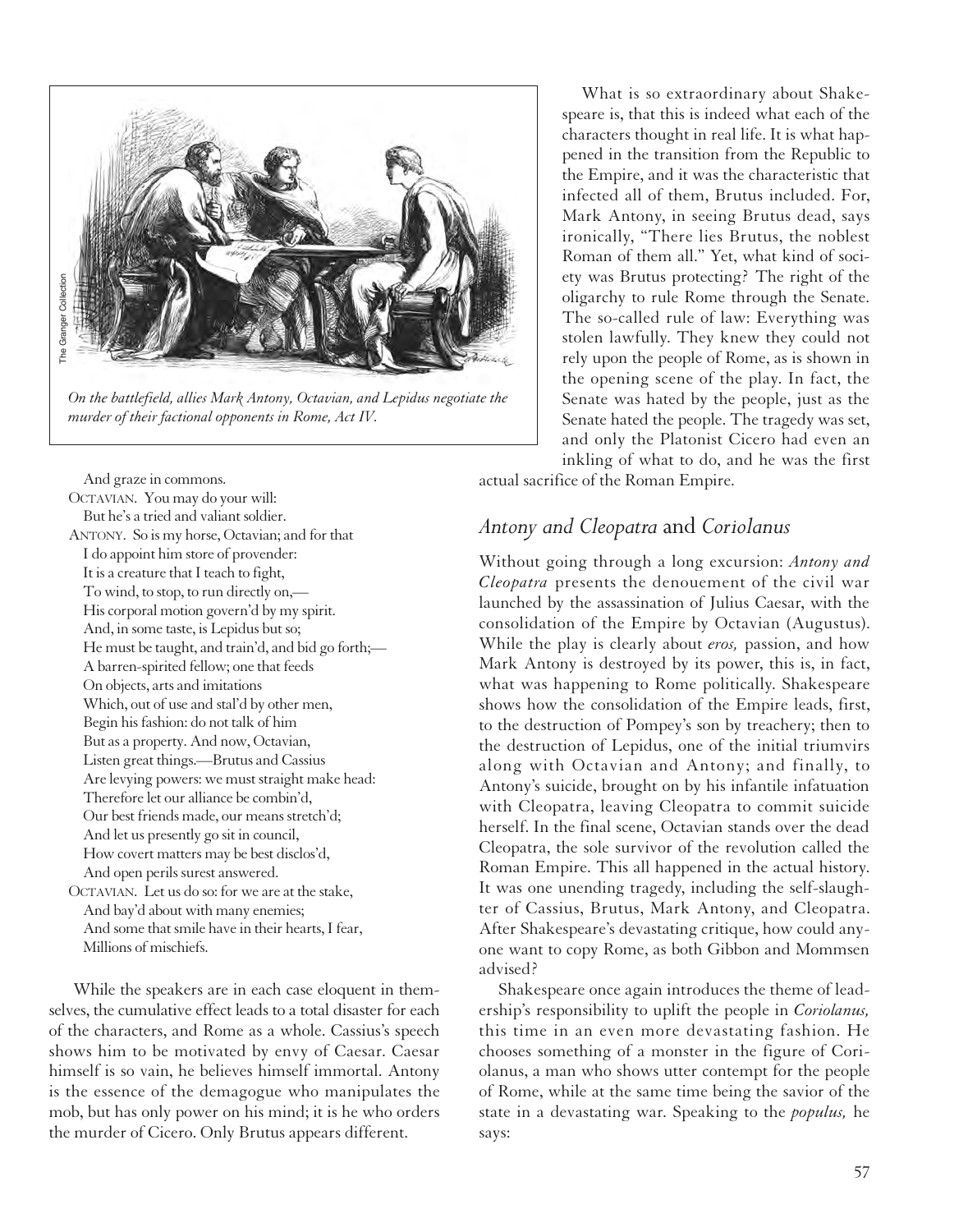

*Scene from "Antony and Cleopatra." Octavian's consolidation of the Empire leads to the suicide of Mark Antony, and then his lover Cleopatra, Act V.*

CAIUS MARCIUS (CORIOLANUS). . . . What's the matter, you dissentious rogues, That, rubbing the poor itch of your opinion, Make yourselves scabs? ...

... What would you have, ye curs, That like nor peace, nor war? The one affrights you, The other makes you proud. he that trusts to you, Where he should find you lions, finds you hares: Where foxes, geese: ...

... Who deserves greatness Deserves your hate; ...

With every minute you do change a mind, And call him noble, that was now your hate; Him vile, that was your garland.

The story, also taken from Plutarch, occurred several hundred years before the time of Julius Caesar, and shows that the Roman Republic was also a disaster, for the same reasons as the Empire. Shakespeare's point can not be missed: Even from its very beginning, Roman society was not intended to provide for the common good.

#### Shakespeare and the Sublime

One of the most remarkable mysteries in the history of human thought, is the fact that almost nothing is directly known about William Shakespeare. This mystery has allowed several prominent authors to even deny that

William Shakespeare existed, or that he was the author of Shakespeare's plays! How is it that one of the greatest writers who ever lived left no direct record, except an occasional signature on a birth certificate or a title to land? It is beyond the scope of this essay to explore this, but several points are unmistakable.

One point of reference, is that Shakespeare was from the very beginning an adherent of Sir Thomas More. There is significant indirect evidence to believe that Shakespeare may have been a Catholic; but, if so, decidedly in the tradition of St. Augustine, and opposed to the religious conflicts engulfing England and ripping Elizabeth apart. (That's why the effort to portray Shakespeare as a Catholic in a spate of recent studies is an irrelevancy, since the way these books tend to be written, the real point is completely missed: Whatever Shakespeare's confessed faith, his abiding commitment was to his fellow man and the commonwealth.) It was in considering this, that it became apparent to me why so little is known or written down of Shakespeare's day-to-day life, or of his political involvements. Remember, Marlowe's exposé of the St. Bartholomew's Day Massacre in his *Massacre at Paris,* had gotten him killed. The "Essex Conspiracy" had been exposed, and its leaders disemboweled. This was the level of personal danger that Shakespeare faced.

Yet, it is to be remembered that the Globe Theater was a mass education facility, seating 3,000 people a day, six days a week. It was here that Shakespeare did his political organizing, continuing the work of the Tudor Renaissance geniuses More and Erasmus; so, it is to his plays that we must look for his "political" message.

As I indicated at the outset, to really comprehend who Shakespeare was, and why he had such insight, you must first understand the true nature of Classical art. Shakespeare was first and foremost committed to uplifting mankind by a devastating attack on Folly. This is in all his Comedies, Tragedies, and Histories.

From the time of Homer until today, every great Classical writer was driven by the folly of their contemporaries. Homer looked to the degradation of the Greek tribes after the disastrous wars of Troy. Aeschylus in his time again took up the fall of Troy, in his Oresteia Trilogy; he also took up the theme of Prometheus. Sophocles takes up the fall of Thebes, showing its lack of *agape* in the case of Oedipus, and the rise of Athens through its commitment to a universal idea of man. The summation of this development comes in the Dialogues of Plato, a sublime transcendence over tragedy, which lay the basis for Western civilization and the idea of statecraft.

It is the great artists, as Percy Bysshe Shelly wrote in his "Defence of Poetry," who are the "unacknowleged legislators of mankind." It is a rigorously provable thesis that the driving impulse of the great artist is, to locate the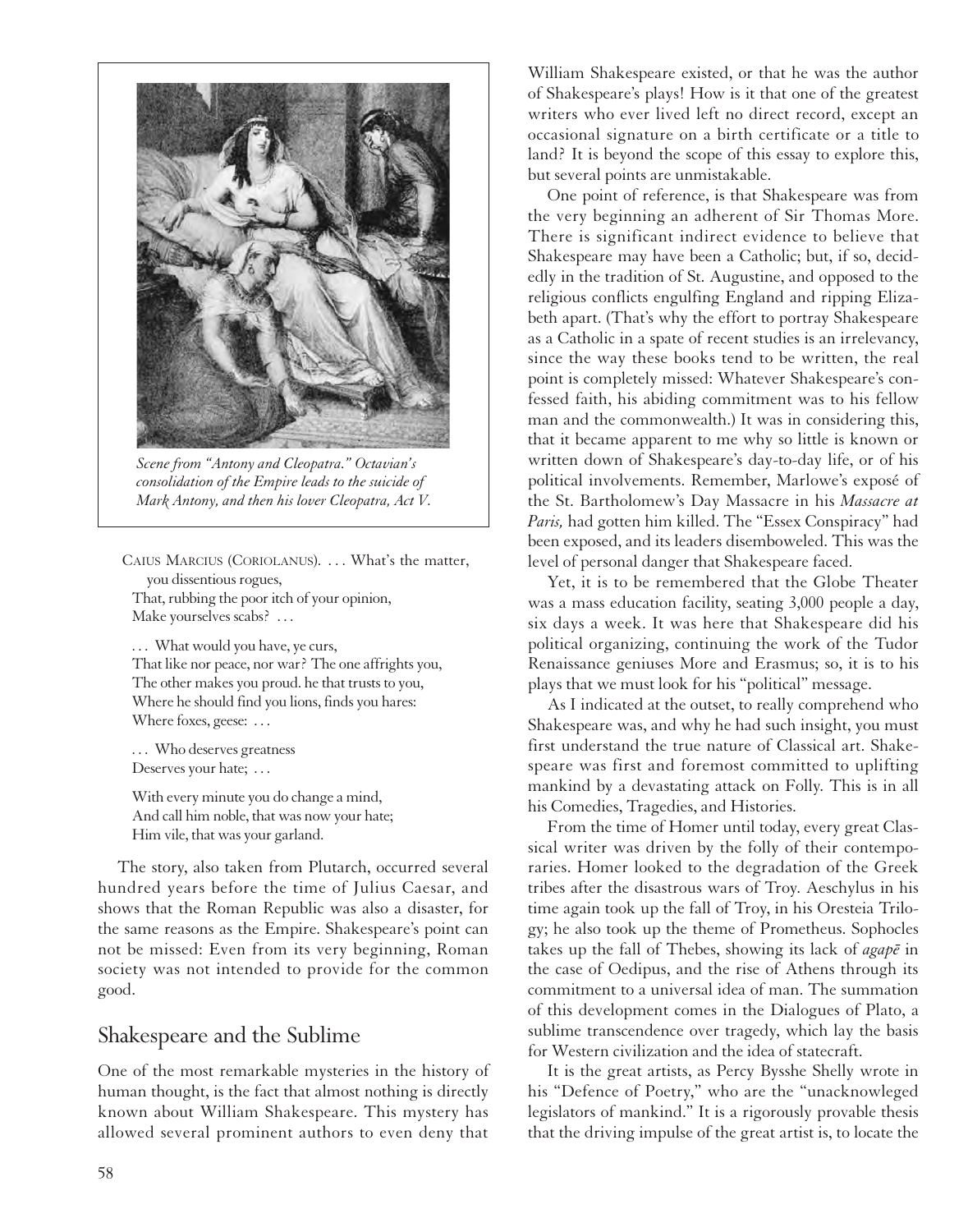folly of his countrymen, and to rally them, in the words of Schiller, to "dare to be wise"—to transcend what would otherwise seem to be their fate. All human progress is made in this way.

Shakespeare was such a sublime character. It was precisely because of this, that he was able to see what Mommsen and Gibbon could not see about Rome. That may seem like an impossible paradox, but it is nonetheless true. Only if, before you study history, you know man from the standpoint of his uniquely sublime ability to create, can you know history. It is only from this perspective that you can truly know what an abomination Rome was. As Schiller points out in his "Theater as a Moral Institution," if you don't know truth, you can not use art; art will use you.

Thus, it would seem that, in order to know history, you must first transcend it. This is where the question of historic specificity comes in. In each historical epoch, there is a set of ruling axioms, some stated, most implicit. You can not know history, unless you examine the precise failings of previous societies, as these are reflected in the axiomatic beliefs of the people inhabiting them. The idea that history repeats itself is an absurdity. There is no way you can understand Venice, for example, unless you understand Rome and the *ultramontanism* that Rome created and Venice manipulated. The problems that must be solved are historically specific, but since human beings are involved, there is a universal characteristic to them. That human characteristic is determined by the capacity to *change* underlying axioms, to discover new principles. That is what is uniquely human. No other species can do that. And yet, if you do not know the nature of the problems, you can not mobilize the answers. So, contrary to Hegel, history really does happen. It is not the playing out of the *Weltgeist* (World Spirit) beyond man's will.

If you start from an oligarchical standpoint, you will produce ideology, not history.

#### 'Late Shakespeare'

What is going to be proposed now is new territory.

It is obvious to anyone who has had the privilege of either being a creative genius, intensively working with one, or studying one, that development of a fundamental nature is always taking place. It is in the nature of genius, that this is its characteristic. I have worked with Lyndon LaRouche for over thirty years, and can say with absolute certainty that without doubt we are now witnessing what I would call "late LaRouche," in the same way others have characterized the late quartets of Beethoven as "late Beethoven."

There are definitely three Shakespeare plays of such a "late" genre. There may be others, given that the dates of these plays are not certain, but *Cymbeline, The Winter's*

*Tale,* and *The Tempest* are indisputable. They mark a unique departure from the "Tragedies, Comedies, and Histories" of Shakespeare. It is amusing to watch the Lilliputians try to categorize these plays. They are a true anomaly, and true to form, the experts try to explain them away, as inferior, indicative of a Shakespeare gone stale after the enormous exertions of *Lear, Hamlet,* and so forth. They are termed "Romances," and generally buried away as "incoherent." They are not played very often. Although *The Tempest* is part of the repertoire, both *Cymbeline* and *The Winter's Tale* are generally swept under the rug, especially *Cymbeline.*

In my view, one may with justice see *Cymbeline* as the fourth of the Roman plays. It is in this play that the truly sublime nature of Shakespeare's view of Rome is fully revealed.

What characterizes these late plays, is that all three open in terrible tragedy, wrought by kings who have used their powers in arbitrary fashion. I first came to this understanding of late Shakespeare, through a remarkable anomaly in *King Lear.* As Lear, led by his fool, comes off the heath, he comes to a hovel in which lies "Tom O'Bedlam," the disguised Edgar, who has been banished by the trickery of his bastard brother Edmund. As Lear enters the hovel mad with grief, he becomes for a moment completely lucid, and seeing the condition of the



*Scenes from "Cymbeline." Roman tribune Caius Lucius addresses the British king Cymbeline and his Queen, Act III. The conflict leads to a Roman invasion.*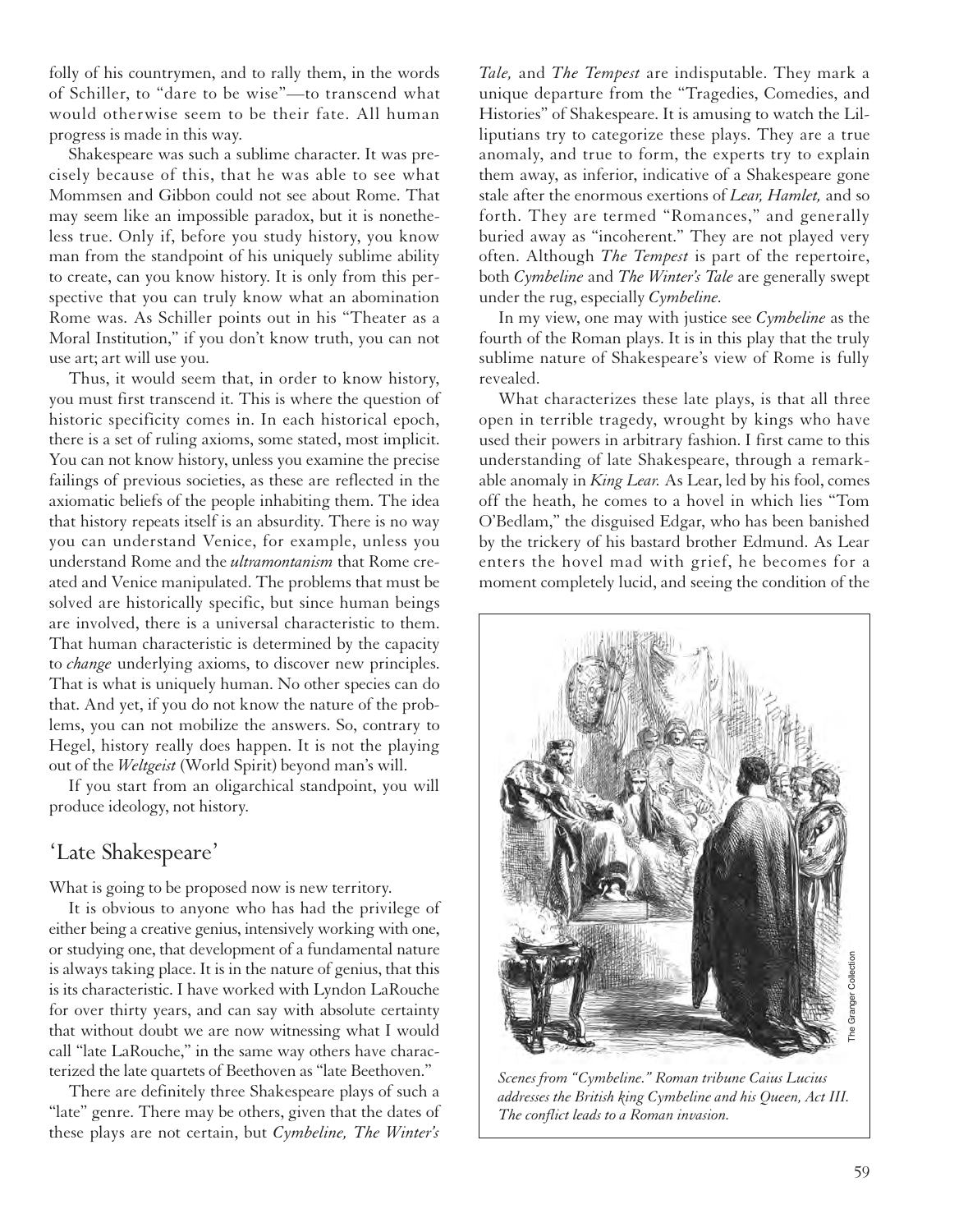shelter, remarks that he had no idea his people lived this way, and that he should have been a better king when he had the power.

As in all genius, Shakespeare explores this theme in multiply-reflected ways in his late, and I would contend, most brilliant plays. It is here that he finally resolves the problem of tragedy. The solution lies in *agape* and reconciliation, the theme of all three, and a harbinger of the Peace of Westphalia that would save Europe from destruction. If you wish to find the sublime in an *explicit* form in Shakespeare, then you must look to these last plays.

*Cymbeline* is remarkable in its poetry and impulse. As in *The Winter's Tale,* the play explodes as a tragedy. The setting is Britain in the time of Augustus. Imogen, daughter of the British king Cymbeline, defies her father's command and marries the man she loves. The king banishes her husband Posthumus. Being the son of a noble Roman soldier who was once a defender of the British king, Posthumus travels to Rome in his banishment. So begins what is acknowledged to be perhaps the most complex and interwoven plot in all Shakespeare, with scores of interrelated incidents and subplots.

In the course of Posthumus's stay in Rome, a knight named Iachimo, incensed by praise of Imogen's virtue, wagers that he can seduce her. The wager is taken, and through guile Iachimo convinces Posthumus that Imogen has indeed been seduced—which is of course not true. In a rage, Posthumus orders his servant Pisanio to murder her. Meanwhile, in Britain, Cymbeline, who has effectively disowned Imogen, is convinced by the Queen, his scheming second wife, to refuse to pay tribute to Augustus. Caesar's tribune entreats Cymbeline to pay, but in the confrontation, Cymbeline listens to the Queen and Cloten, her venal son by a prior marriage, and declares independence from Rome. This has all the makings of total tragedy.

What does Shakespeare do? In a total revolution, he takes the play in a totally different direction. Imogen leaves under a false pretense to find her husband, who has returned to Britain, and has scheduled to meet her in Milford Haven. In fact, she is to be murdered there by Pisanio. But the loyal servant knows she is innocent, and tells her of the plot. Imogen disguises herself as a boy, takes the name Fidele (reminiscent of Beethoven's *Fidelio*), and escapes to the rough hills of Wales. There she meets two young mountain men, brought up by Belarius, a Roman knight who was loyal to Cymbeline but unjustly banished many years earlier. We learn that these youths are the unknowing lost sons of Cymbeline—i.e., Imogen/Fidele's brothers—kidnapped by the knight in revenge. Away from the court, they have been raised to be noble and good. The three unknowing siblings immediately recognize the nobility in one another, and



*husband, disguises herself as the boy Fidele, and flees to the mountains of Wales.*

form an unbreakable bond. Their innocence and nobility stand in stark contrast to the court intrigue swirling around Cymbeline.

In the course of events, Fidele, feeling weak, takes a potion provided by Pisanio but maliciously prepared for murder by the Queen, thinking it will restore her health. She sleeps deeply by its effects. Her brothers find her and, thinking her dead, sing over her one of the most beautiful songs ever composed in the English language, "Fear no more the heat o' the sun." Soon, the brothers flee to the mountains to avoid an invading Roman army, arrived to quell Cymbeline's rebellion. As the Roman forces pass, the awakened Imogen/Fidele is taken on as a page by the Roman commander. The body of the dead Cloten, killed in self-defense by one of the mountain youths, is discovered.

In the battle between Roman and British armies, Cymbeline is routed and almost captured, but the two mountain boys and Belarius defeat the Romans and save the King. Posthumus is captured, and mistaken for an invading Roman. He is condemned to die, but is happy to do so, thinking himself responsible for the murder of his wife Imogen. Iachimo, the true author of Posthumus's rage, is also captured, as is the Roman commander. Ironically, a soothsayer has told the commander that Rome will triumph in this conflict.

These are only some of the circumstances of the dizzying plot, and readers familiar with Shakespeare will rec